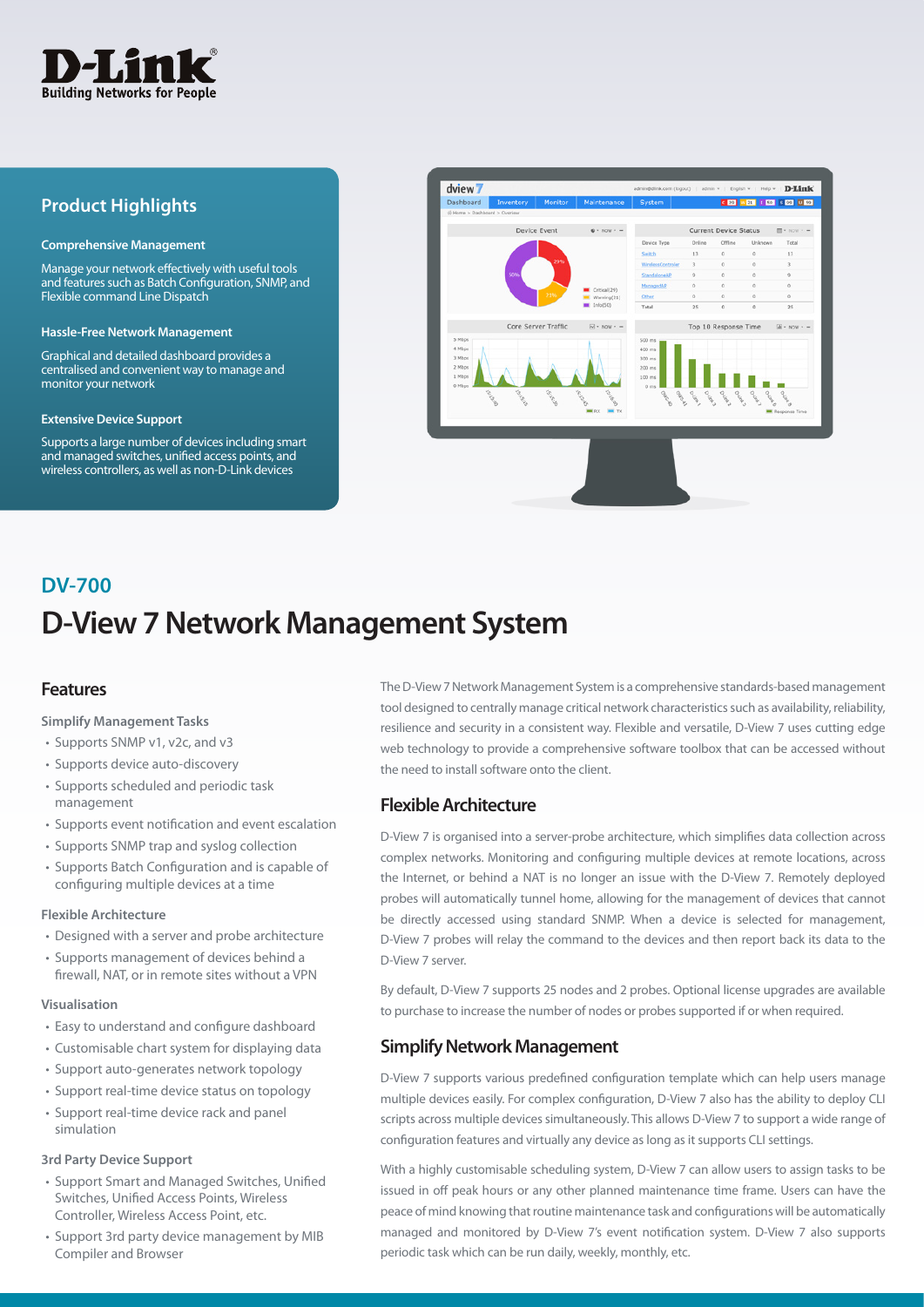

## **Manage Third-party Devices**

Network administrators can customise the SOID and related information of virtually any 3rd party device which lets D-View 7 identify many third party devices and manage them. D-View 7 can then check the health status of those devices, issue CLI commands, and do the standard management and monitoring. Combined with the new D-View 7 graphical dashboard, network administrators can get near real-time feedback on the status of their network.

## **Enhanced Trap and Syslog Analysis**

D-View 7 also functions as a trap and syslog server which can collect all of the trap or syslog data from multiple devices across a network. This gives network administrators a centralised place to collect important data, which can then be searched easily from within D-View 7. The advanced search system lets network administrators set keyword combinations, and generate alarms based on events that are reported in the trap or syslog feature. It can also let network administrators set key works, keyword combinations, and generate alarms based on reported trap or syslog.

| <b>Technical Specifications</b> |                                                                                                                                                                                                                             |                                                                                                                            |
|---------------------------------|-----------------------------------------------------------------------------------------------------------------------------------------------------------------------------------------------------------------------------|----------------------------------------------------------------------------------------------------------------------------|
| General                         |                                                                                                                                                                                                                             |                                                                                                                            |
| Architecture                    | · Supports standard server client web architecture<br>· Supports multi-tenant architecture                                                                                                                                  | · Supports probe design to collect data from remote site<br>without VPN or behind NAT                                      |
| User Management                 | • Support read-write and read-only privileges by<br>modules                                                                                                                                                                 |                                                                                                                            |
| <b>Discovery</b>                |                                                                                                                                                                                                                             |                                                                                                                            |
| <b>Device Discovery</b>         | · Support SNMP v1, v2c, v3 scan<br>· Support IPv4 address range scan                                                                                                                                                        | • Support smart scan by neighbourhood<br>• Support discover across LAN by probe                                            |
| Link Discovery                  | • Support LLDP, FDB based link discovery                                                                                                                                                                                    |                                                                                                                            |
| <b>Auto Discovery</b>           | • Support periodically discovery with specific time period                                                                                                                                                                  |                                                                                                                            |
| Inventory                       |                                                                                                                                                                                                                             |                                                                                                                            |
| <b>Inventory Management</b>     | • Support inventory and devices export                                                                                                                                                                                      | · Support device grouping by labels, a device can<br>belong to multiple labels                                             |
| Monitoring                      |                                                                                                                                                                                                                             |                                                                                                                            |
| Dashboard                       | • Support overall system and product summary for wired • Support customised dashboard<br>or wireless devices                                                                                                                |                                                                                                                            |
| Sensor                          | • Support following methods to data collection<br>• SNMP<br>• PING                                                                                                                                                          |                                                                                                                            |
| <b>Topology View</b>            | · Support auto-topology generation<br>· Support customised topology generation<br>· Support devices status display<br>• Support link status display<br>• Support different structure of topology (tree type, start<br>type) | • Support multi-layer topology for following views<br>· Support customised background image overlay for<br>following views |
| Panel View                      | • Support panel and LED status of switches                                                                                                                                                                                  | • Support panel view with stacking switches                                                                                |
| <b>Status Polling</b>           | · Support multiple polling methods<br>• Ping<br>• SNMP                                                                                                                                                                      | • Support customised polling time for each devices or<br>by group                                                          |
| Event & Notification            | • Support customised criteria or threshold to trigger the<br>event based on following rules<br>• Value Match<br>• Keyword Match<br>• Keyword Combination Match                                                              | · Support customised escalation rules<br>· Support email notification to defined users                                     |